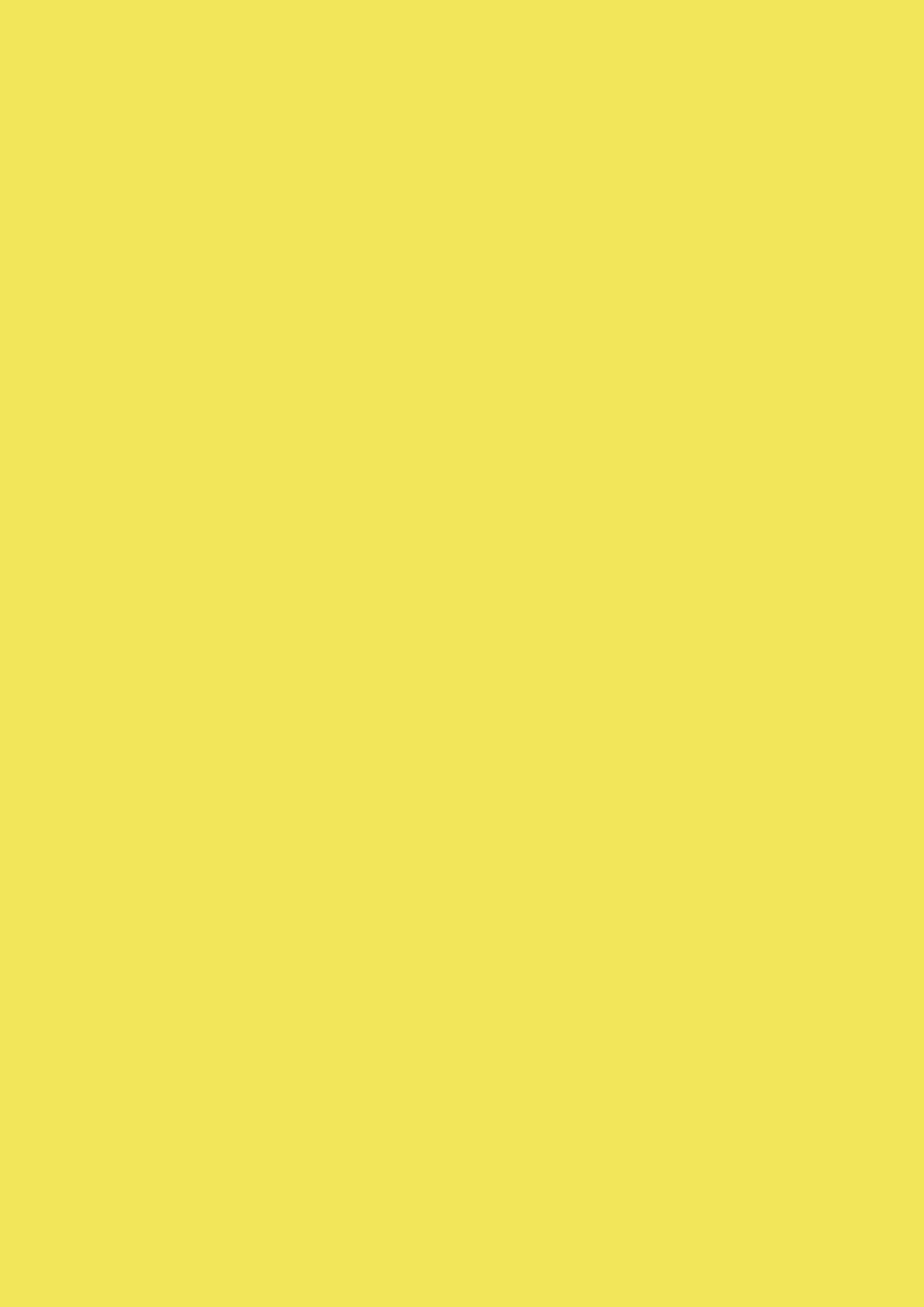### **Contents**

- **4** Introduction
- **5** Economic outlook and financial performance
- **7** Are things really as bad as the media portrays?
- **8** Internal communication is critical
- **10** Improving employee engagement through communication
- **11** Key people challenges moving forward
- **13** Tackling those challenges
- **14** Conclusions
- **15** Endnotes

This paper is one in a series of Ipsos MORI White Papers, which aim to shed new light on the business and research issues of the day.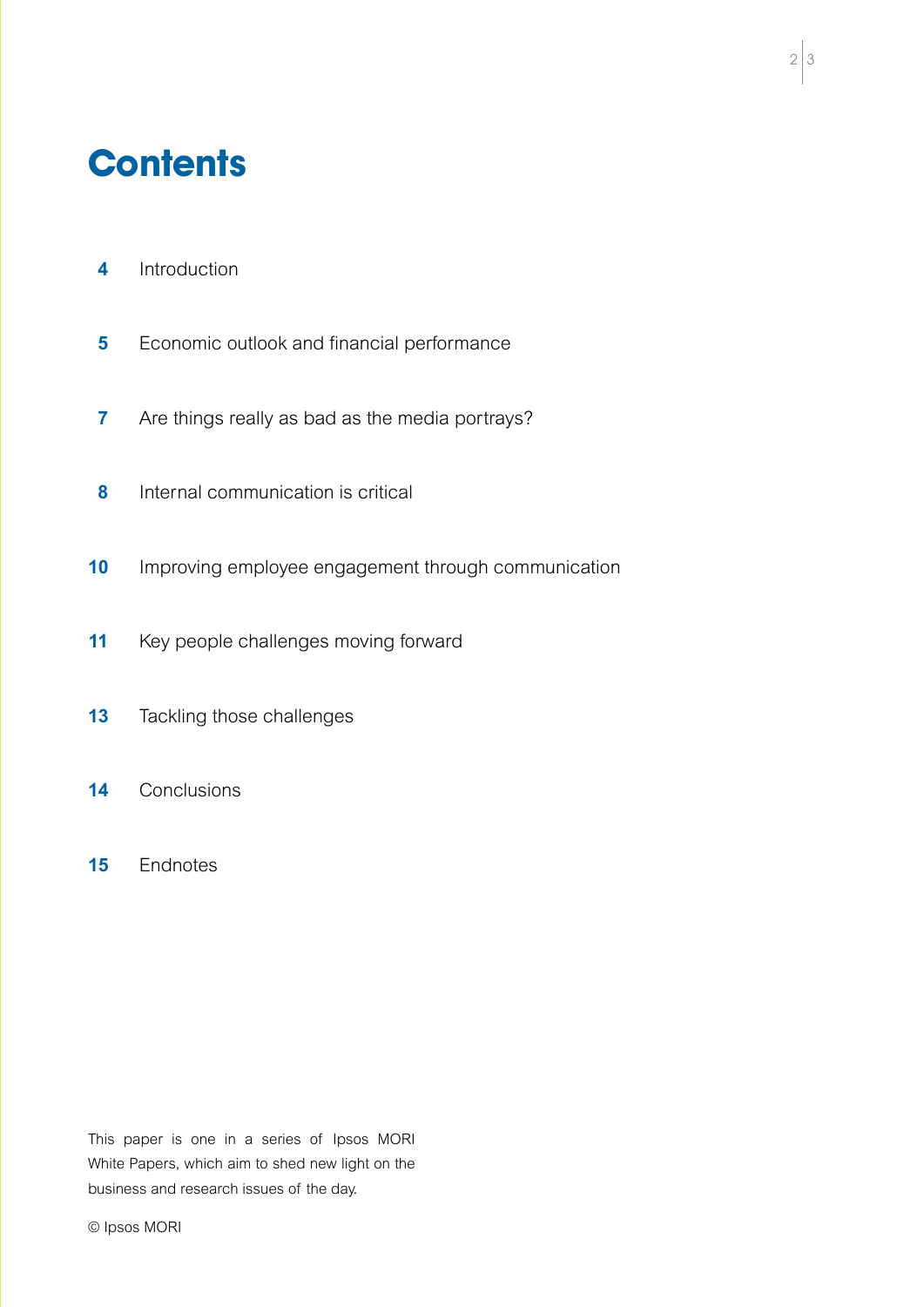### **Introduction**

The current recession presents the HR profession with the greatest challenge it has faced for more than a decade. The focus is now very clearly on improving performance *whilst at the same time* reducing cost. For many organisations this means restructuring, downsizing and redundancies, and the need to manage employee and industrial relations carefully. For others this may also involve a fundamental review of HR strategies and policies.

Despite difficult decisions having to be made, this is an opportune time for HR to demonstrate how it can add significant value during these turbulent times. Organisations face very big challenges in increasing employee engagement and improving their performance, managing talent and communicating effectively. Handled well, this provides a huge opportunity for HR to make a significant difference because it is the organisations who deal with these issues effectively that will be quicker to reap the benefits from an improved economic environment in the future.

> The focus is now very clearly on improving performance whilst at the same time reducing cost.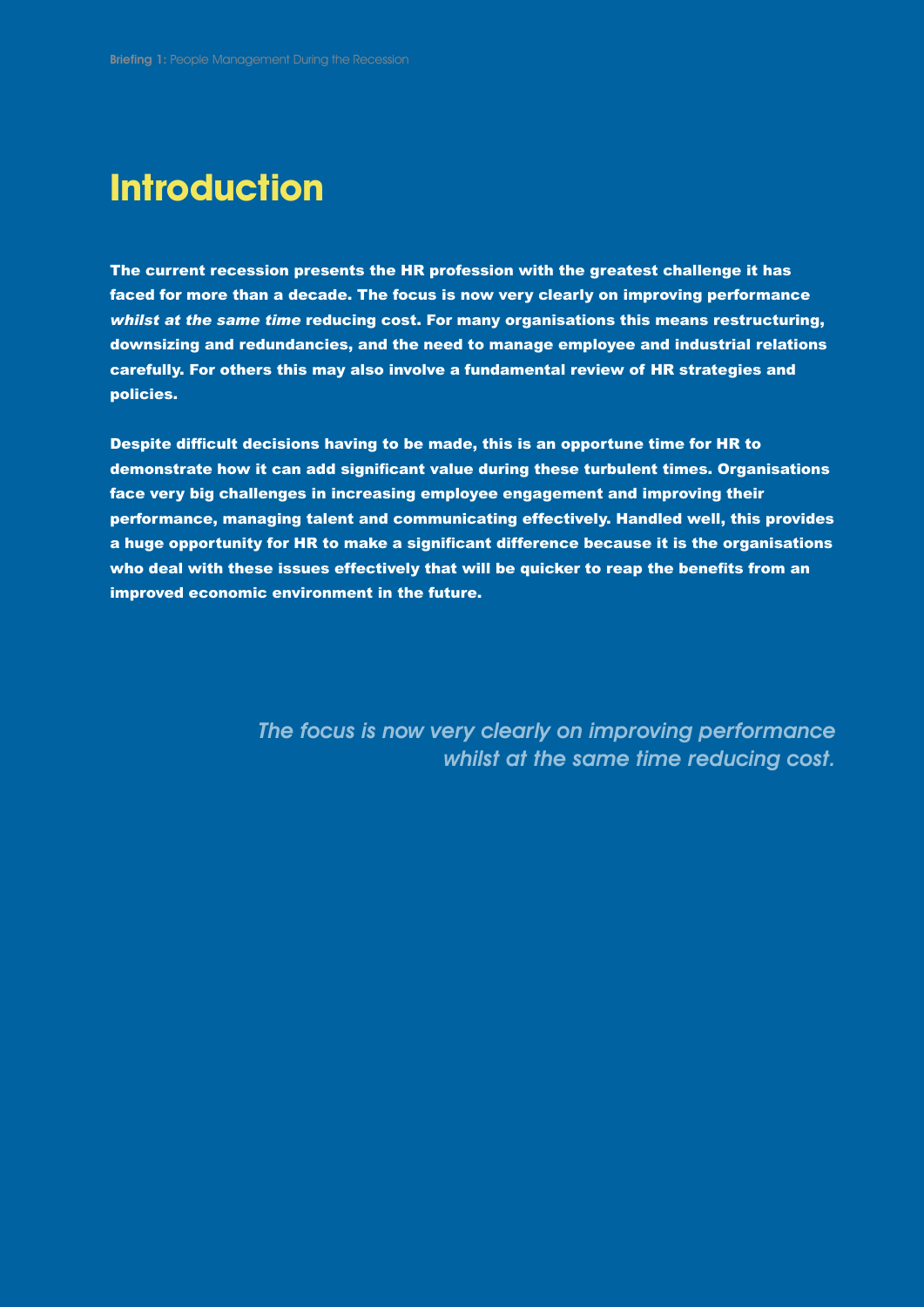### **Economic outlook and financial performance**

The CIPD's latest survey of its members (undertaken by Ipsos MORI) revealed that 80% felt the economy would get worse in the short term.<sup>1</sup> The same survey also identified that around one third (34%) felt that the financial performance of their own organisation would get worse, with only one in eight (13%) saying they felt it would improve and just under half (46%) saying it will stay the same.

Ipsos MORI's regular survey of Captains of Industry revealed an even more pessimistic longer term outlook, with almost half of respondents (49%) believing that the prospects for their own business would get worse over the next twelve months and only one in five (20%) are saying that prospects will improve.<sup>2</sup> The prognosis fares no better amongst the general public, as Ipsos MORI's public monitor of economic optimism highlights (Fig. 1), levels of economic optimism have barely been so low since the early 1980s.<sup>3</sup>

### **Fig 1.**

-80

 $\frac{1}{80}$  Falklands  $\Delta$ pr-Jun '82

-60

-40

 $-20$ 

#### **Economic Optimism Amongst the General Public Since 1979**



**Q. Do you think that the general economic condition of the country will improve, stay the same or get worse over the next 12 months?** 

**Source:** Ipsos MORI Political Monitor (2009)

Poll tax riots Mar '90

As we move through 2009, things have got worse (so far) rather than better. It is clear that the recession will last longer than we thought and the nature of the business climate once we emerge from the downturn feels more uncertain.

Russia crisis Aug-Sept '98

Iraq War Mar '03

London bombs Jul '05

 $4|5$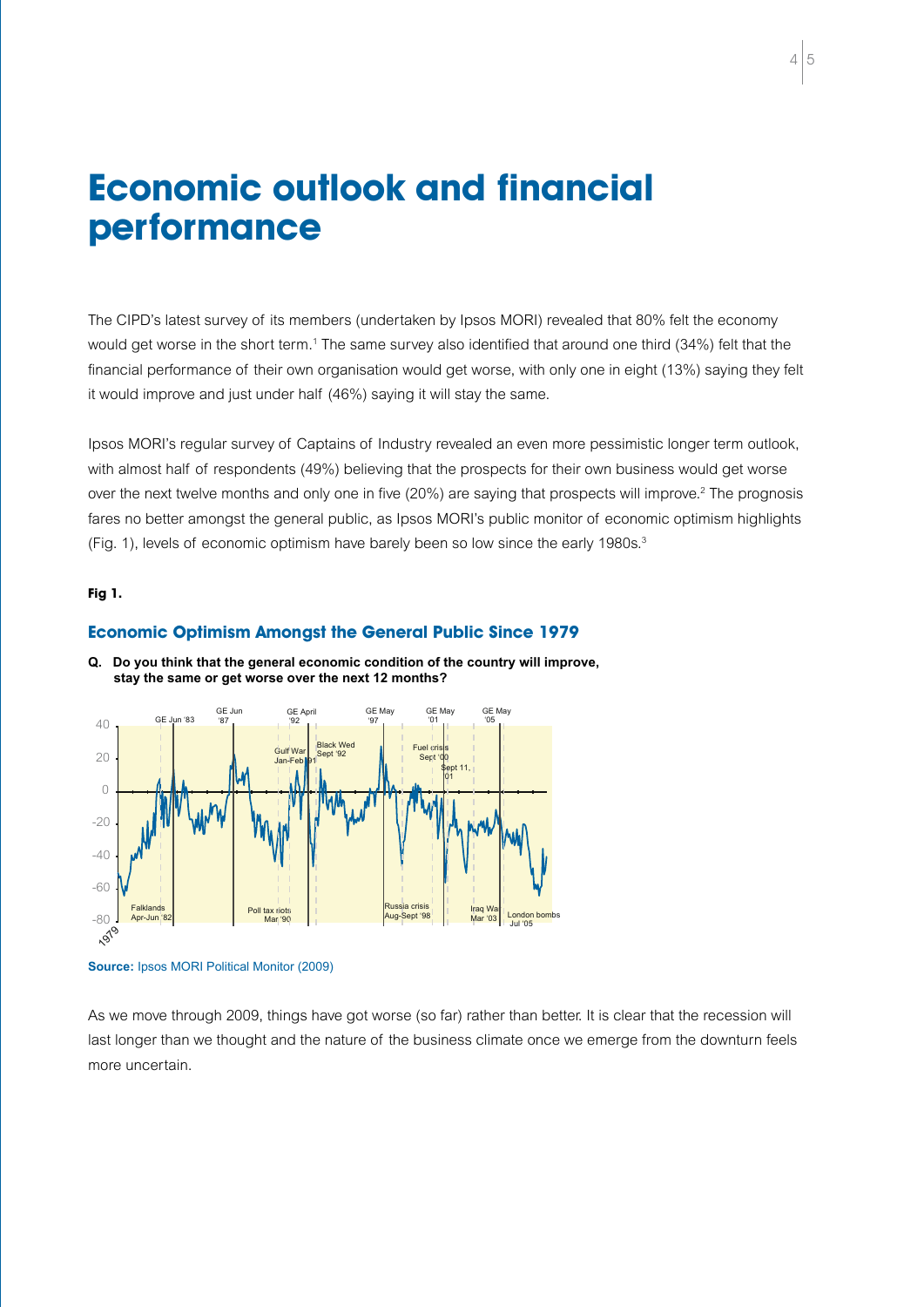This January, Ipsos MORI conducted a 'micro' poll of Senior HR Professionals at the European HR Directors Business Summit (2009).<sup>4</sup> We found that most (57%) felt the global economy is going to get worse in the next 12 months, whilst a quarter felt it would stay the same. However, organisations with European/global operations were three times more likely than those based solely in the UK to indicate that the economy will improve (24% vs. 7% respectively).

### **Fig 2.**

### **Economic and Financial Performance Outlook (2009)**



**Q. In the next 12 months, do you think the economic/financial outlook will get...** 



Predictions of a worsening economic climate did not translate into a perceived worsening of financial performance for these organisations. Indeed, whilst 49% of Captains of Industry believed that the prospects for their own business would get worse over the next twelve months<sup>5</sup>, only one in five (22%) senior HR professionals felt their organisation's financial performance would get worse.

Are senior HR professionals out of touch with their bosses or are they simply far more optimistic about the economy and their organisation's financial performance than the media would lead us to believe?

It is clear that the recession will last longer than we thought and the nature of the business climate once we emerge from the downturn feels more uncertain.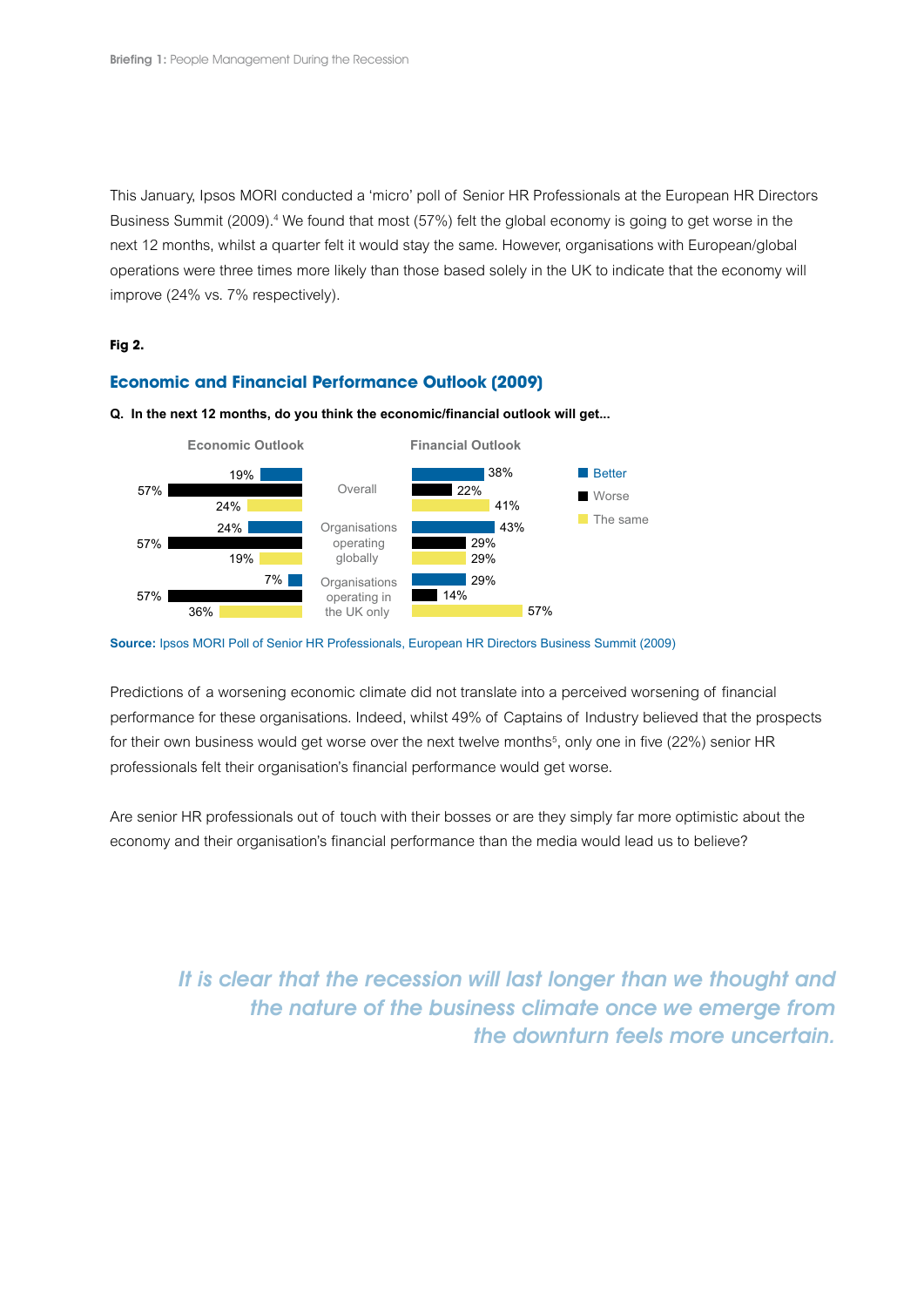### **Are things really as bad as the media portrays?**

Dr Edward de Bono, keynote speaker at the European HR Directors Business Summit (2009) suggested that about 30% of the present economic crisis is real and arises from toxic (unmanageable) securities, while 20% can be accounted for by 'games playing' - *parties who take advantage of the situation* - and 50% is led by panic and fear caused by media hype.<sup>6</sup>

With more than a third of companies saying that loss of confidence is the factor having the greatest direct impact on their business, for both businesses and consumers<sup>7</sup> the media is undoubtedly playing a key role in influencing people's perceptions of the current financial climate. Indeed, Ipsos MORI's bi-annual poll of business and financial journalists revealed that the banking industry's reputation has been on the slide for some time. Since winter 2007, more than nine in ten business and financial journalists have thought that the general economic condition of the country would get worse.<sup>8</sup>

#### **Fig 3.**

### **Britain's Business and Financial Journalists' Perception of the General Economic Condition of the Country (2006-2008)**



**Q. Do you think that the general economic condition of the country will improve, stay the same or get worse over the next 12 months?** 

**Source:** Ipsos MORI Business & Financial Journalists (2008)

This is not the place for a detailed dissection of the role of the media in the crisis, but it is clear that one of the key challenges for any organisation is how to maintain normality in the workplace (where this is what is required), empathise with employees and avoid adding to their concerns. Similarly, where organisations are being forced to make big changes, there are very different internal communications challenges.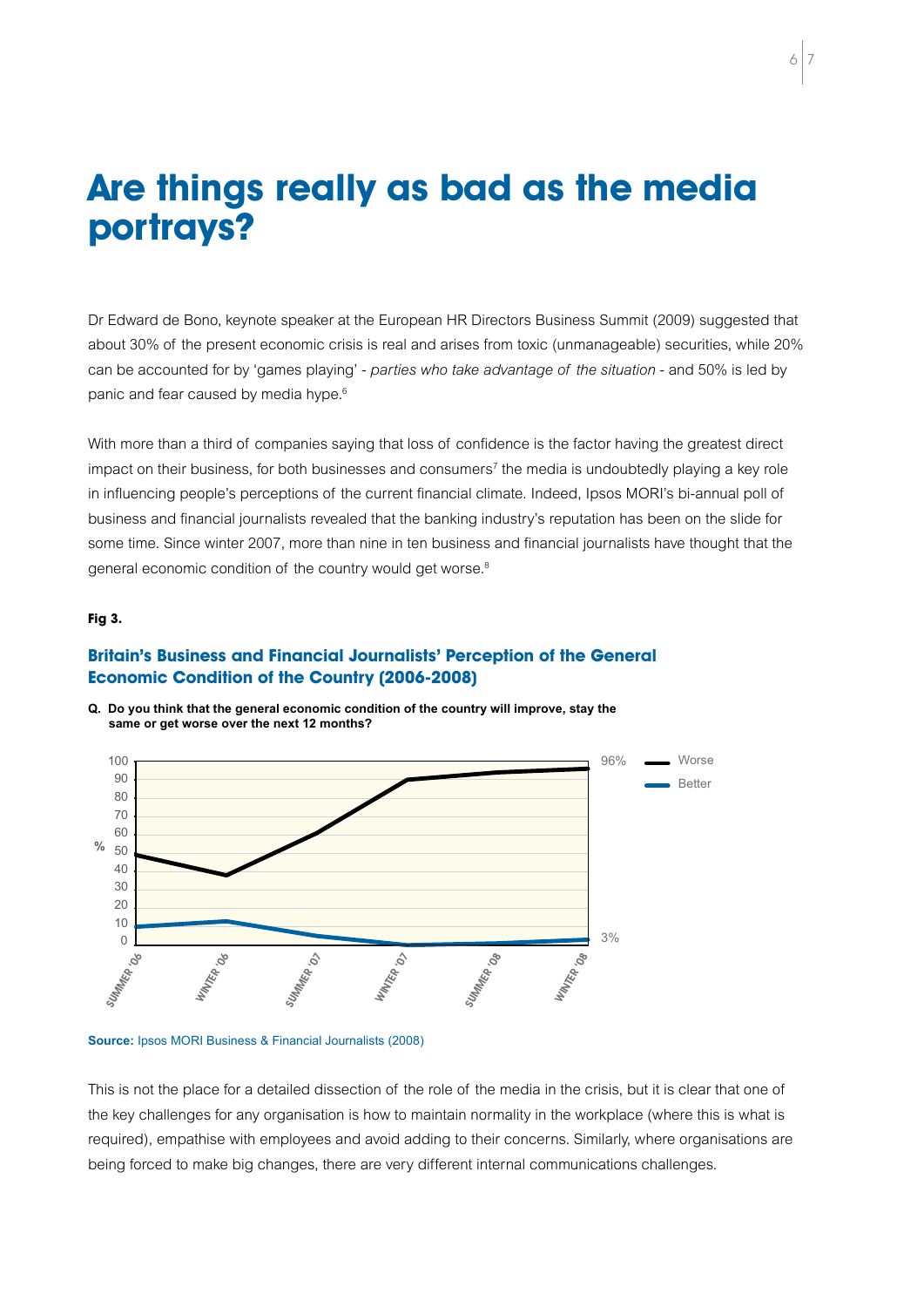### **Internal communication is critical**

In the current economic climate things are changing quickly. This inevitably means that decisions need to be made speedily. This new environment often creates shifts in corporate strategy and direction. Employees need to know where the organisation is heading, how it aims to get there and what their role will be in achieving this, if they are to remain engaged.

Ipsos MORI's experience in employee engagement research shows that effective communication is linked to employee engagement. In times of change it is very difficult to engage employees who feel divorced from what is going on due to a lack of communication, understanding and involvement about what is happening in the organisation and its direction. As Mick Holbrook, Director of Organisational and People Development at PwC, suggested *"the best companies will keep their staff committed by involving them in what's going on... people will maintain a high level of engagement if they feel their company is being honest with them, and involving them if they can [in company decisions]."*<sup>9</sup>

In the CIPD's latest Labour Market Outlook survey (undertaken by Ipsos MORI) employers cited improving internal communication as the predominant strategy being used to improve employee engagement during the credit crunch (Fig. 4).10 Almost two-thirds (65%) of employers surveyed suggested that they are giving more encouragement to line managers to communicate with employees and three in five (58%) are using more regular communications from their chief executive and/or senior management.

### **Fig 4.**

### **Measures to Improve Employee Engagement**





**Source:** CIPD (2009) 'Labour Market Outlook – Focus: Coping with the Credit Crunch'; Quarterly survey report, Winter 2008-09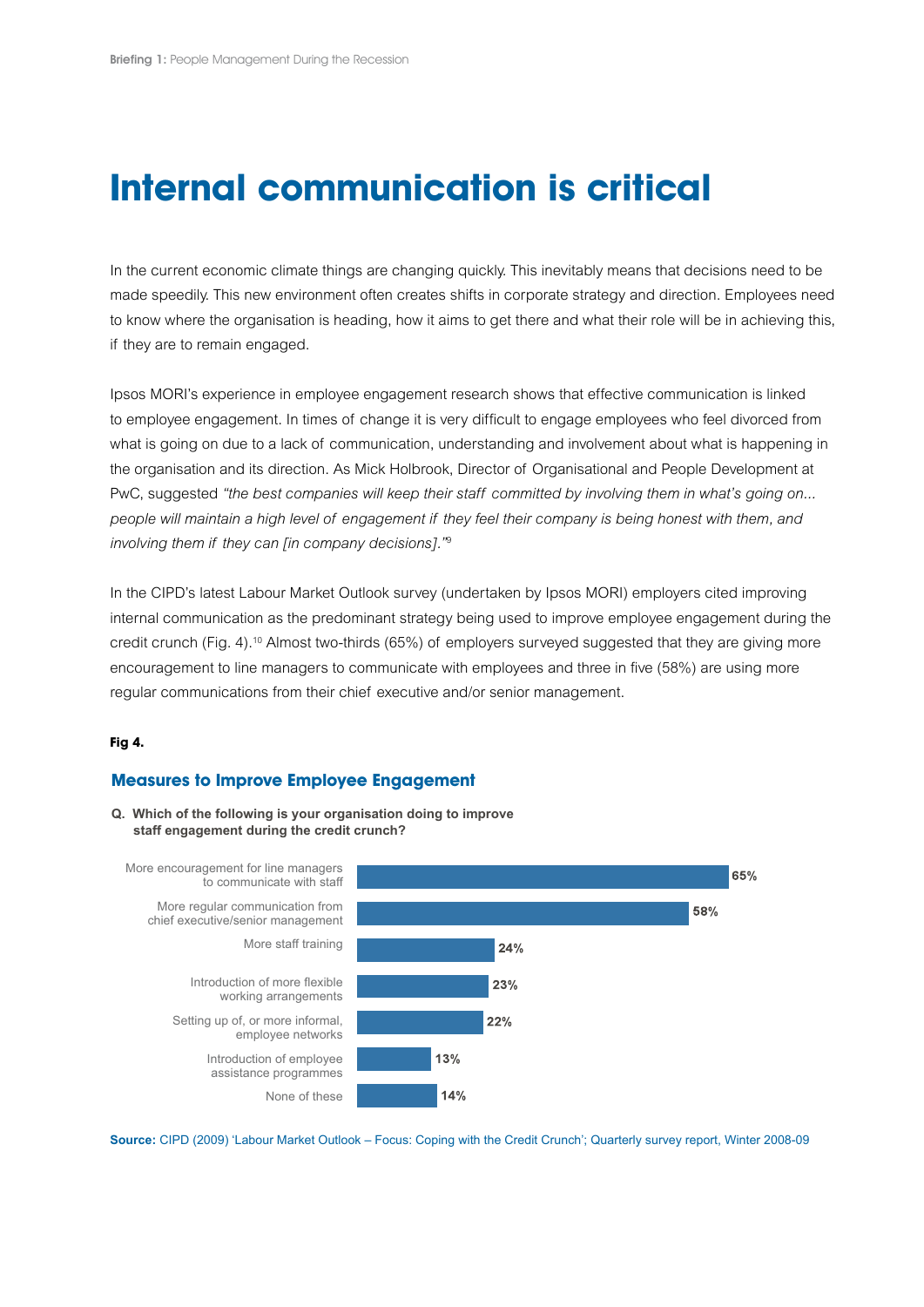In times of change, the thirst for communication grows but perception of its delivery worsens. Almost as many employees do not feel informed as say they do (Fig. 5), whilst trust in, and credibility of, information falls. There is a strong need for reassurance and honesty in formal communications about the impact change will have for the business, its customers and its employees. If internal communication cannot respond quickly and effectively to this it creates a communications vacuum and employees look elsewhere to feed their information needs. External communications and media are a starting point for them, but they also have a greater reliance on rumour, the grapevine and union communication.

### **Fig 5.**

### **Downward Communications During Times of Change**





#### **Source:** Ipsos MORI Change Norm

Clearly, good internal communication is more than just downward communication or provision of information. For communication to be a true engagement tool it needs to provide employees with an outlet for their views, ideas and concerns, which means that line managers play a key role. Employees are more likely to respond positively if they believe their line manager is listening and responding to their concerns and communicating as openly as possible about any prospective changes.

> For communication to be a true engagement tool it needs to provide employees with an outlet for their views, ideas and concerns, which means that line managers play a key role.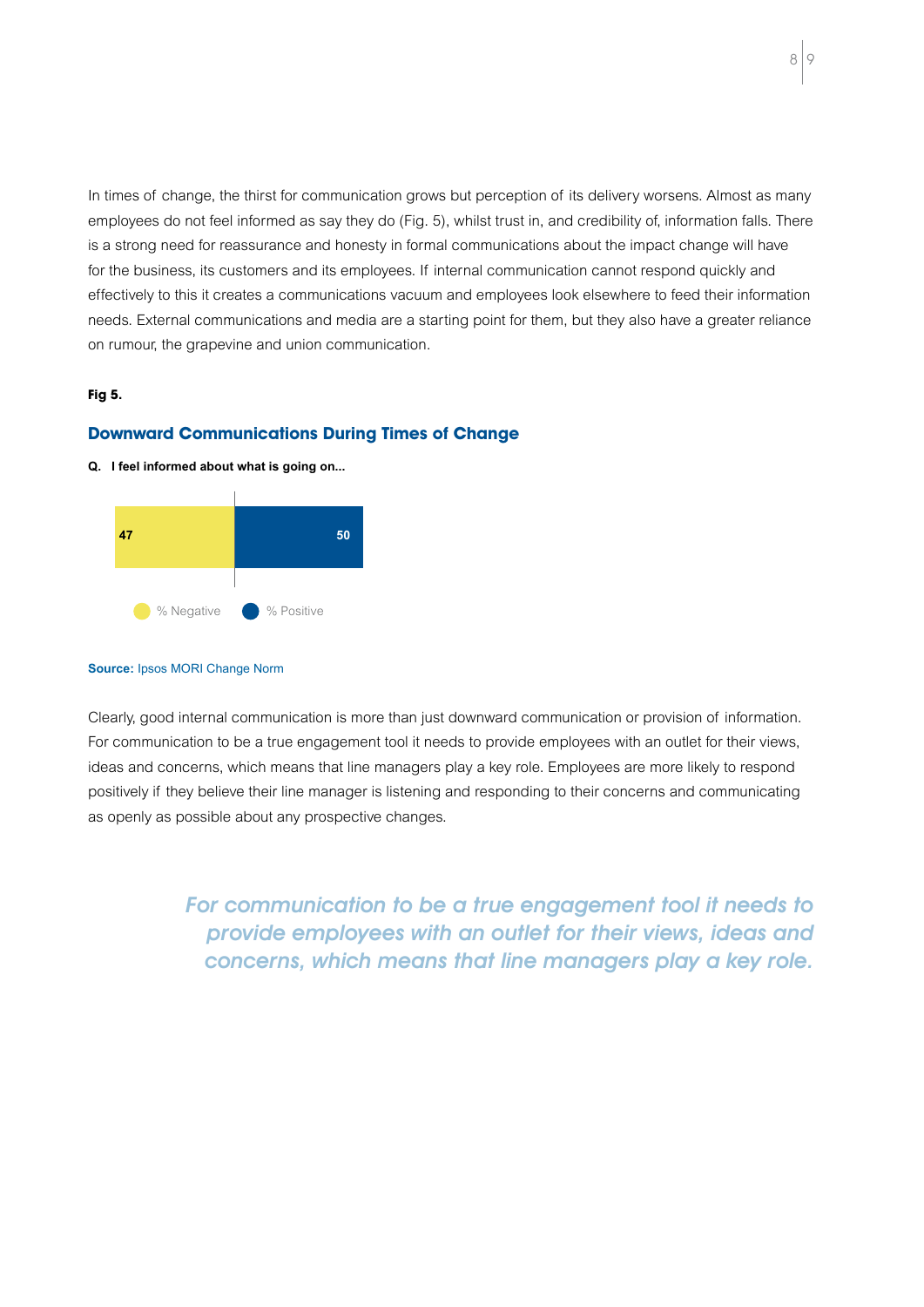### **Improving employee engagement through communication**

A lack of communication and clarity causes uncertainty, which can lead to negative shifts in employee opinion and associated job performance. So, how can organisations maintain - and even increase - levels of employee engagement through effective communication in these turbulent times?

- **1. Internal communication needs to be timely, clear, consistent and, most of all, honest.** You cannot expect employees to be sifting through a potential minefield of conflicting messages. If there is bad news, say so. Employees may not like it, but you will have their respect and trust for being honest. Ineffective and dishonest communication just undermines that trust and makes it much harder to implement change.
- **2. There is no "one size fits all approach" to communicating difficult messages.** Make sure that the tone, content and channels used for communication are targeted at the intended audiences. However, an organisation should use communication channels which have historically worked well, whilst ensuring the opportunity for two-way dialogue exists.
- **3. Contextualise corporate communications at a local level.** By doing this employees will be able to understand what the key business messages and objectives mean to them and how their role will fit into this going forward. This will help them understand how their own performance relates to the organisation's success and achieving its objectives.
- **4. Be clear about when face-to-face communication needs to be used.** Ensure that those who are responsible for delivering it are equipped with the necessary skills and information to do so.
- 5. Although your focus has to be on dealing with the most affected people initially, do not forget about **your "survivors" who are the future of your organisation.** If their motivation and engagement drop it will affect the performance of your organisation and you may even destabilise these people.
- **6. The focus for communication should be on all stakeholders receiving the same message at the same time.** Employees can easily be overlooked in favour of other stakeholders (e.g. customers, shareholders and suppliers), but unless your employees are with you on the journey, your customers won't be with you either. Indeed, as Sir Terry Leahy, Tesco's Chief Executive, once suggested, if you look after your people they then in turn will look after your customers, and those customers will come back.<sup>11</sup>
- **7. Key messages need to be around organisation direction, strategy and employee involvement along the journey.** These may include: Where is the organisation heading and why? How do you aim to get there? What is the role of the individual? How does the individual feel involved?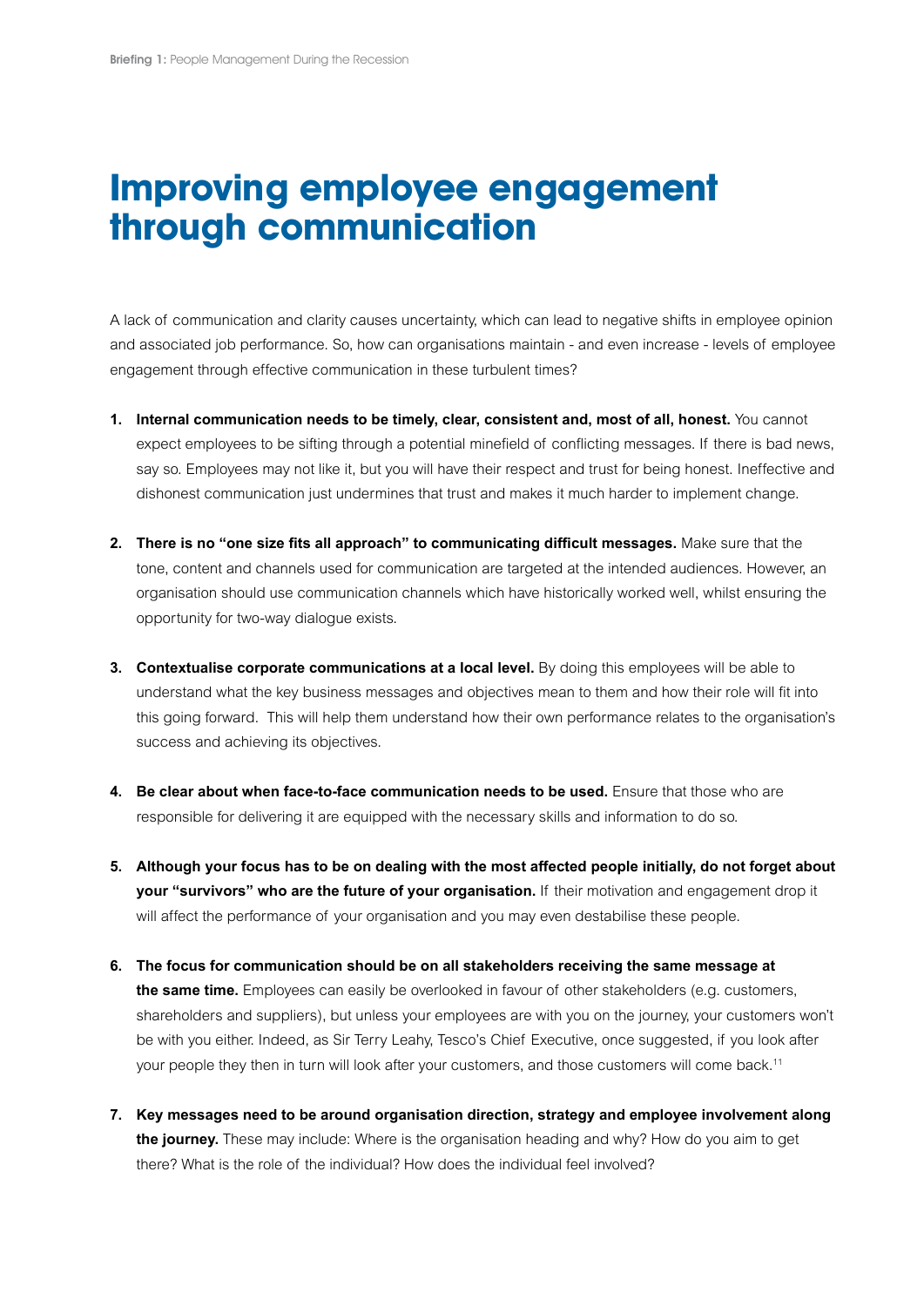## **Key people challenges moving forward**

Our micro poll of Senior HR Professionals found that maintaining and increasing employee engagement is the key people challenge facing organisations in the next 12 months (54%).

|                                        | % Organisations<br>operating<br>globally | % Organisations<br>operating in the<br><b>UK only</b> | % Overall |
|----------------------------------------|------------------------------------------|-------------------------------------------------------|-----------|
| <b>Employment engagement</b>           | 62                                       | 50                                                    | 54        |
| <b>Talent management</b>               | 62                                       | 36                                                    | 49        |
| <b>Redundancy</b>                      | 38                                       | 43                                                    | 43        |
| Downsizing / restructuring             | 38                                       | 29                                                    | 38        |
| <b>Cultural change</b>                 | 38                                       | 29                                                    | 38        |
| Learning / development                 | 29                                       | 43                                                    | 35        |
| <b>Greater efficiency</b>              | 29                                       | 50                                                    | 35        |
| <b>Pensions</b>                        | 14                                       | 29                                                    | 19        |
| <b>Pay and benefits</b>                | 19                                       | 14                                                    | 16        |
| <b>Employee wellbeing</b>              | 19                                       | 14                                                    | 16        |
| <b>Employer branding / recruitment</b> | 14                                       | $\overline{\phantom{a}}$                              | 11        |

|  | Table 1: Key People Challenges Facing Organisations in the Next 12 Months |
|--|---------------------------------------------------------------------------|
|--|---------------------------------------------------------------------------|

#### **Source: Ipsos MORI Poll of Senior HR Professionals, European HR Directors Business Summit (2009)**

Redundancy levels in most business sectors in the UK were relatively low during the last 12 months, but we are already seeing this change in the first part of 2009 (Fig. 6). The CIPD's recent survey of its members (undertaken by Ipsos MORI) revealed an increase in the number of organisations planning to make redundancies (especially among full time employees) and reduce recruitment (62% in winter 2008-09, down from 75% in autumn 2008).12

> A lack of communication and clarity causes uncertainty, which can lead to negative shifts in employee opinion and associated job performance.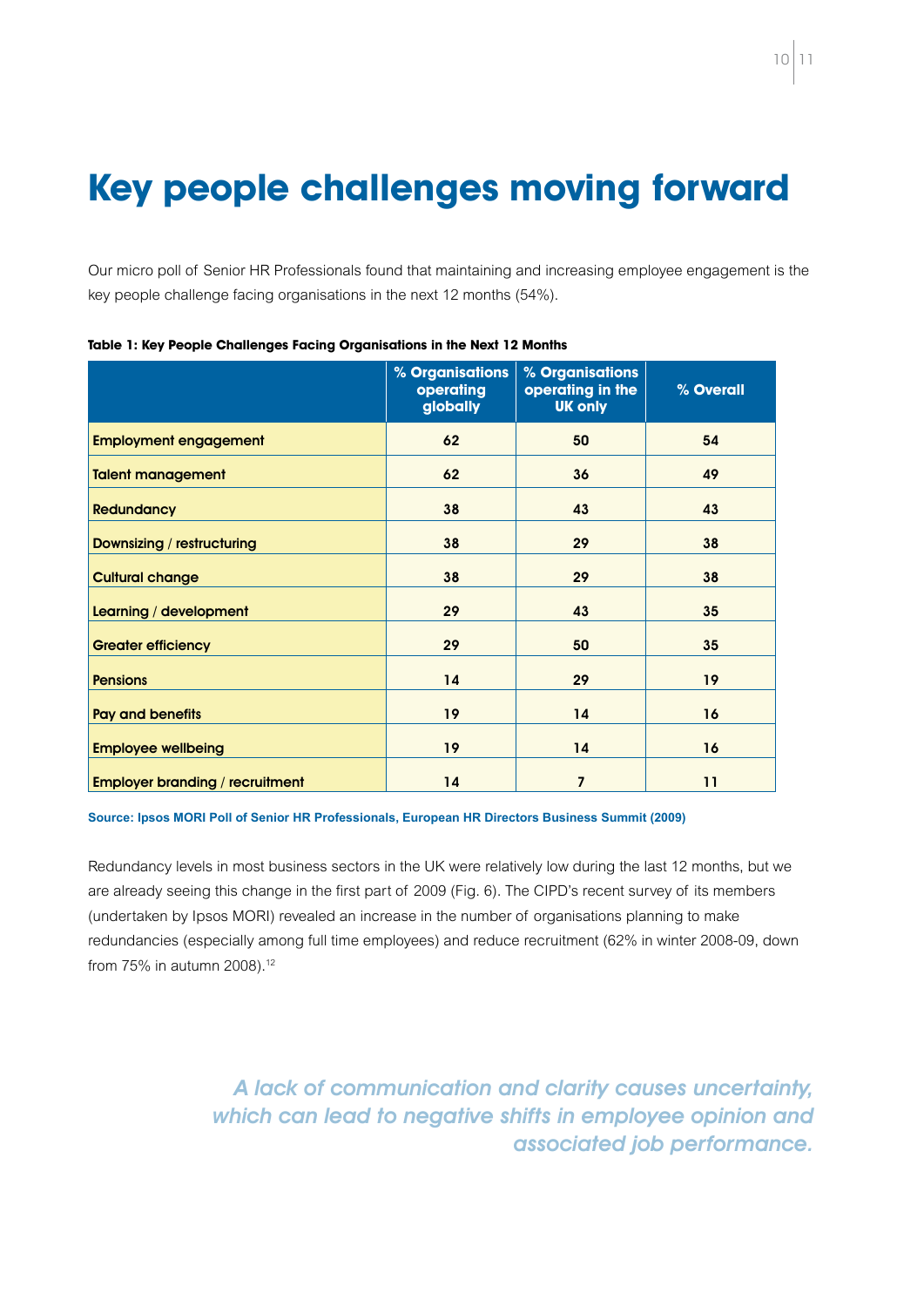### **Fig 6.**



### **Redundancy Intentions by Business Sector**

**Source:** CIPD (2009) 'Labour Market Outlook – Focus: Coping with the Credit Crunch'; Quarterly survey report, Winter 2008-09

Ipsos MORI's Political Opinion Monitor revealed almost half (49%) of full-time workers said they were concerned about being made redundant over the next few months - a 6% point increase over the previous quarter.13 Clearly, fears over redundancy and decreases in recruitment intentions have created significant uncertainty amongst British workers.

> Ipsos MORI's Political Opinion Monitor revealed almost half (49%) of full-time workers said they were concerned about being made redundant over the next few months.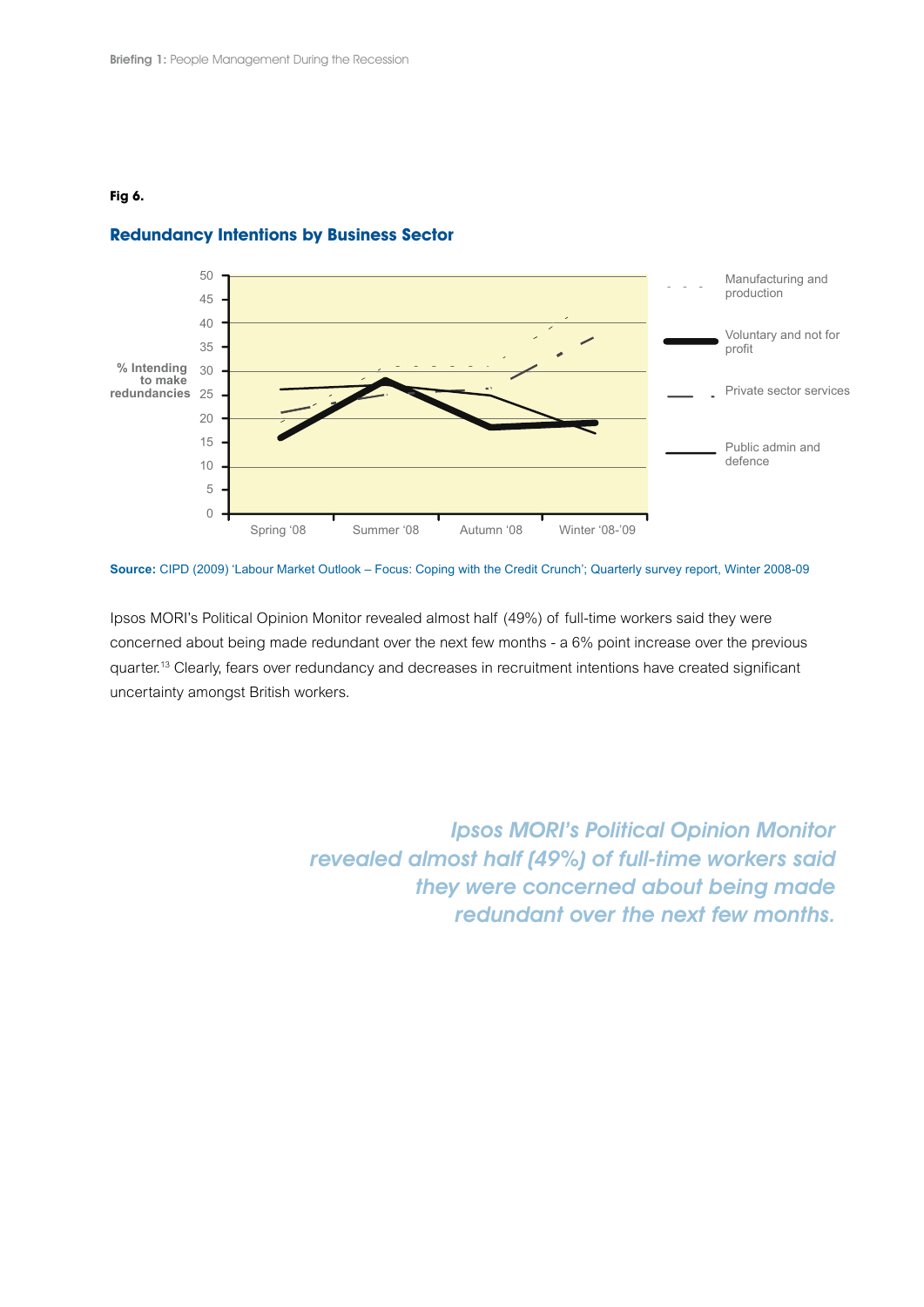### **Tackling those challenges**

So, how can organisations effectively tackle the people challenges they face?

#### **1. Recognise the importance of employee engagement**

This is particularly important for survivor management as Mike Emmott, Employee Relations Adviser at the Chartered Institute of Personnel and Development (CIPD), believes *"It's not just about the impact on the people that go; it's also the impact on the people that stay."*14 This is not an easy task in the current economic environment. It is worth taking a moment to think about how you look in to this issue because it is vital for long term retention of employees as well as performance improvement.

#### **2. Make employee engagement real for your organisation**

Employee engagement is a two-way relationship, benefiting and satisfying the needs of both the employer and employee. This means there is a need to identify and stimulate the drivers of engagement that are most relevant to you and your people.

#### **3. Measure employee engagement**

Use employee research to measure, build and maintain a culture that encourages employee engagement and delivers tangible improvements to people and performance by helping to focus on what is truly important. This is as applicable to new starters as it is to longer serving employees, because it is in the early stages that you start to build engagement.

### **4. Continue to focus on Talent Management**

In times of economic uncertainty, it seems too easy to abandon talent management programmes or put them on hold. If you don't nurture and develop your high performing people they will become disenchanted. Companies that do so will not only weather the current storm, but will also be better equipped to reap the benefits from the good times when they return. You can't do that if your best people are no longer with you.

### **5. Manage performance effectively**

Ensure your performance management system is aligned with personal and business objectives, so that employees are measured on and made accountable for what is important. Whilst it remains important to recognise good performance, it is also important to measure and manage poor performance. No organisation can afford to carry passengers who aren't prepared to pay for the ride, especially in these tough times.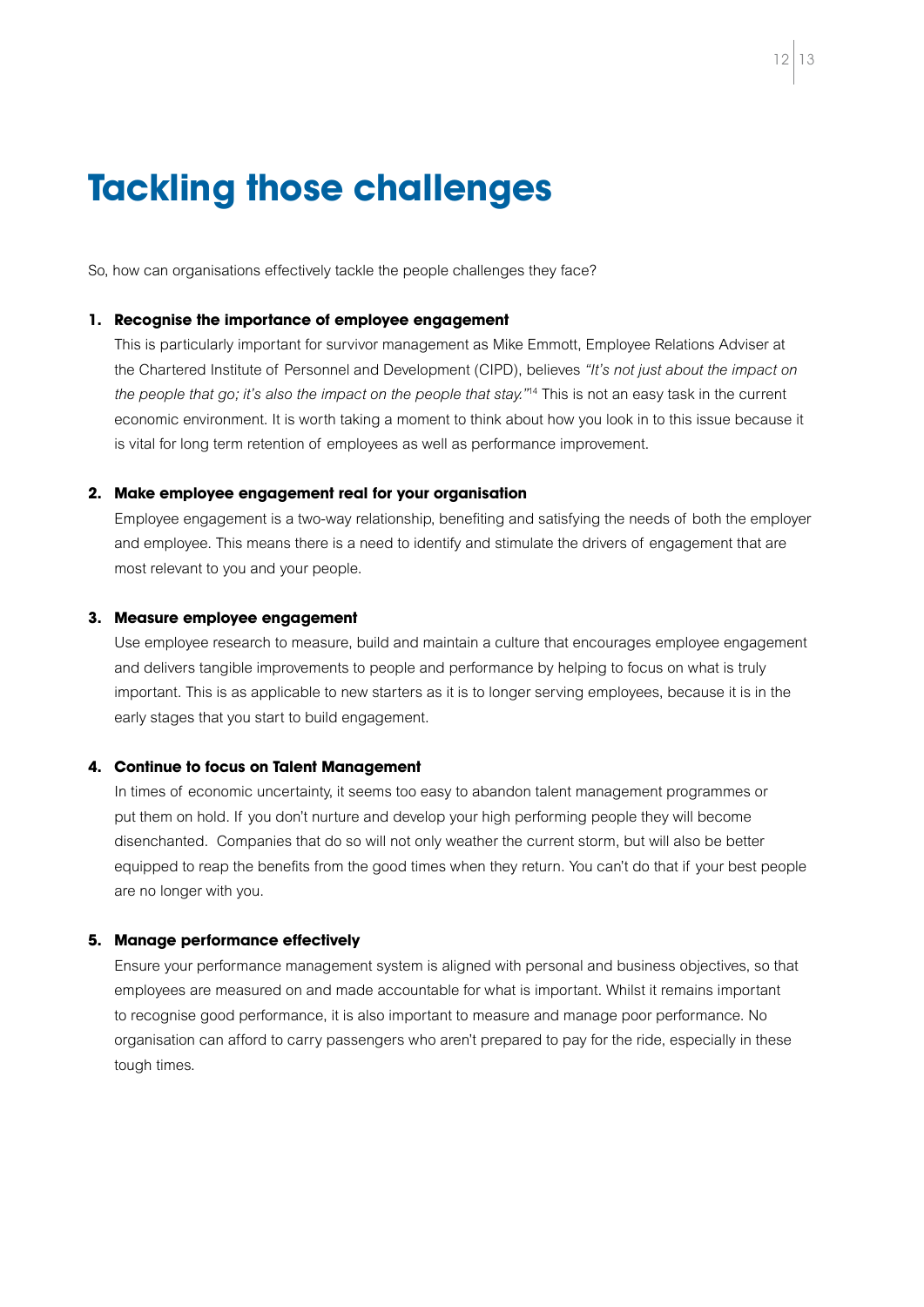# **Conclusions**

Now more than ever before, HR needs to show itself to be about more than making redundancies and helping the organisation to save money. We will find the organisations that rise to the challenge, are courageous and demonstrate how they can add significant value during turbulent times. Organisations that champion employee engagement, intelligently manage talent and communicate with employees honestly, accurately and at the right time will ride the current market turbulence and be successful in the future.

If you are interested in learning more about any of the issues raised in this paper or would like to find **out how Ipsos MORI can support your employee relationship management needs, please contact us.**

> Organisations that champion employee engagement, intelligently manage talent and communicate with employees honestly, timely and accurately will ride the current market turbulence and be successful in the future.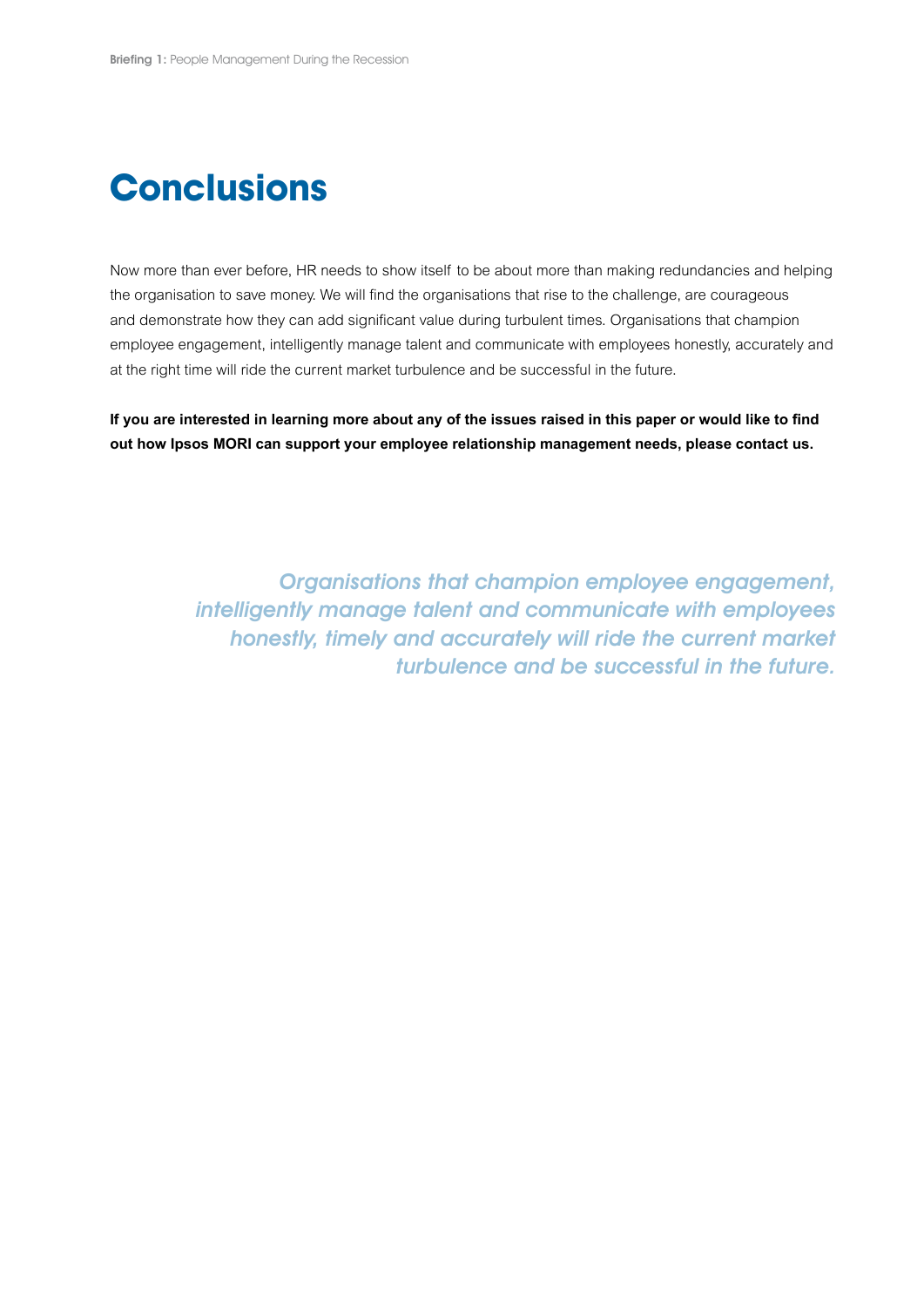### **Endnotes**

- 1. CIPD (2009) 'Labour Market Outlook Focus: Coping with the Credit Crunch'; Quarterly survey report, Winter 2008-09
- 2. Ipsos MORI (2008) British Captains of Industry (c.100), Interviewed Sep-Dec
- 3. Ipsos MORI Political Monitor (2009)
- 4. Ipsos MORI European HR Directors Business Summit (2009) Micro Poll (Base: 37 Senior HR Professionals)
- 5. Ipsos MORI (2008) British Captains of Industry (c.100), Interviewed Sep-Dec
- 6. De Bono, Edward (2009) cited in 'Can creative management techniques help you survive the recession?' available from http://www.thinkingmanagers.com/management/creative-management-techniques
- 7. Ipsos MORI / CBI (2008) 'Economic Crisis: Impact on Real Economy'
- 8. Ipsos MORI Business and Finance Journalists (2008)
- 9. Holbrook, Mick (2008) cited in 'Talent management special report: Rules of engagement' available from http:// www.personneltoday.com/articles/2008/10/17/47993/talent-management-special-report-rules-of-engagement.html
- 10. CIPD (2009) 'Labour Market Outlook Focus: Coping with the Credit Crunch'; Quarterly survey report, Winter 2008-09
- 11. Leahy, Sir T (2005) The Times
- 12. CIPD (2009) 'Labour Market Outlook Focus: Coping with the Credit Crunch'; Quarterly survey report, Winter 2008-09
- 13. Ipsos MORI Political Monitor (2009)
- 14. Emmott, Mike (2008) cited in 'Talent management special report: Rules of engagement' available from http://www. personneltoday.com/articles/2008/10/17/47993/talent-management-special-report-rules-of-engagement.html